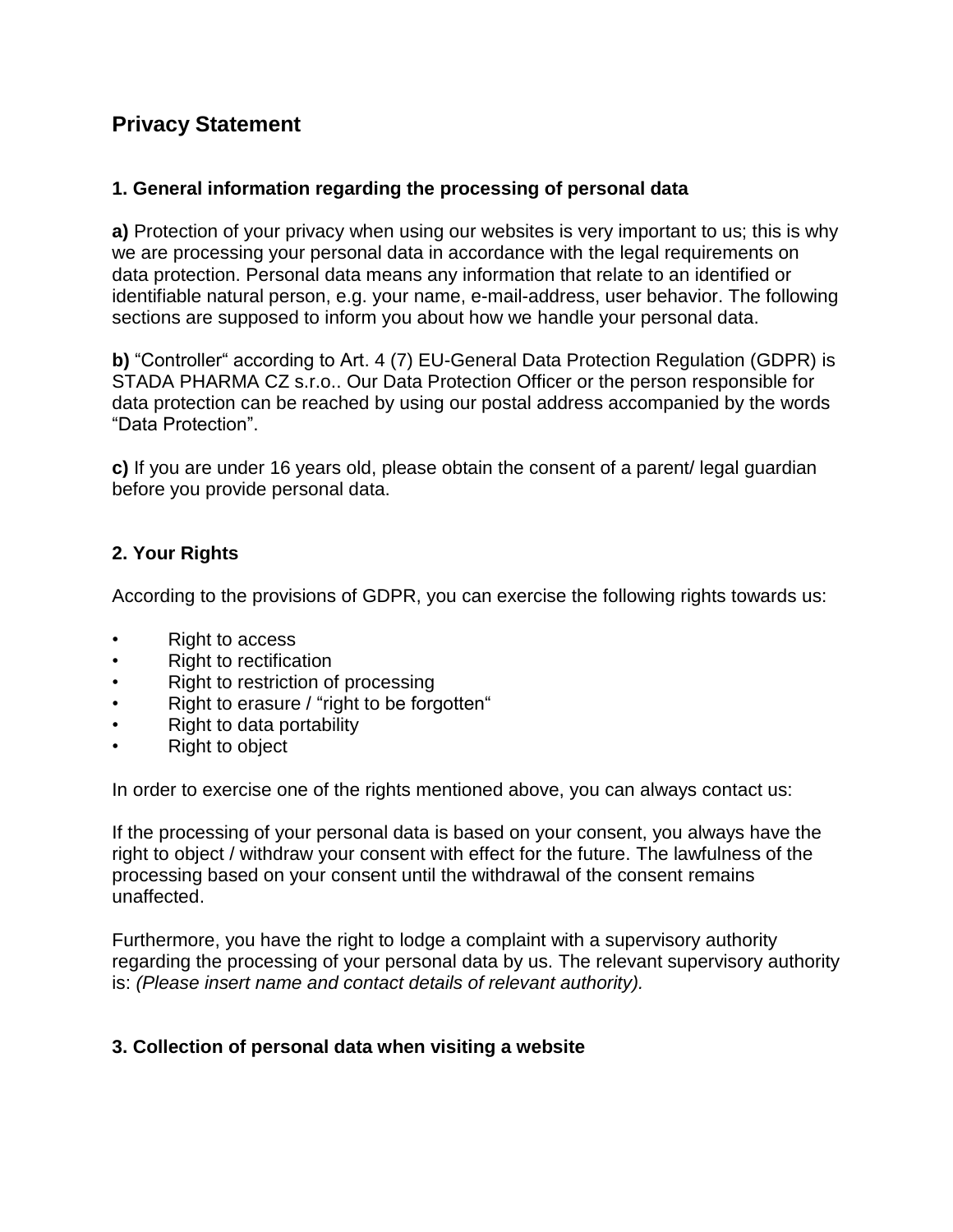**a)** In principle, you can visit our homepage without informing us about who you are. As it is common for almost all websites, the server that hosts our website (webserver) automatically collects information about you if you visit our homepage. This data is technically necessary for us and ensures stability and security of the website.

The webserver automatically identifies certain personal data such as your IP-address, date and time when you visit our homepage, the browser that was used by you (e.g. internet explorer, Firefox), the operating system (e.g. Windows, Linux, MAC OS) as well as the domain name and address of your internet provider (e.g. 1&1, Telekom, Unity Media). If our website uses cookies (please see section below), the webserver also saves this information (legal foundation: Art. 6 (1) 1f GDPR).

We analyze the server protocols on a regular and anonymous basis for statistical purposes (click stream analyses) in order to be able to evaluate, how our website is used. Based on these insights we can optimize our internet presence. Furthermore, we can use this information in case of a misuse of the system in cooperation with your internet provider and/ or competent authorities, in order to identify the person responsible for the misuse.

**b)** In addition to the data mentioned previously, cookies are saved on your computer when you are using our website. Cookies are small text files, which are saved on your hard drive related to the browser you use and through which the entity that sets the cookie (in this case us) receives certain information. Cookies cannot run programs or transmit a virus to your computer. They serve in order to make the web presence in general more user-friendly and more effective.

aa) This website uses the following kinds of cookies, whose functionalities are specified in the following text:

– Transient cookies (please see bb)

– Persistent cookies (please see cc).

bb) Transient cookies will be deleted automatically as soon as you close the browser. These include especially the session-cookies. These save a so-called session-ID, by which different requests of the browser can be allocated to the joint session. Thereby your computer can be recognized if you return to our website. The session-cookies will be deleted as soon as you log out or close the browser.

cc) Persistent cookies will be deleted automatically after a specific period of time, which may differ depending on the cookie. You can delete the cookies in the security settings of your browser at any time.

dd) You can configure your browser settings according to your wishes and e.g. decline the acceptance of third-party-cookies or all cookies. We point out, that it might be that you are then not able to use all kinds of features of this website.

ee) [We use cookies in order to identify you for subsequent visits, if you have an account with us. Otherwise, you would have to log-on for each visit separately.]

ff) [The flash-cookies that are used are not recorded by your browser but by your flash-plug-in. Furthermore, we use HTML5 storage objects that are filed on your device.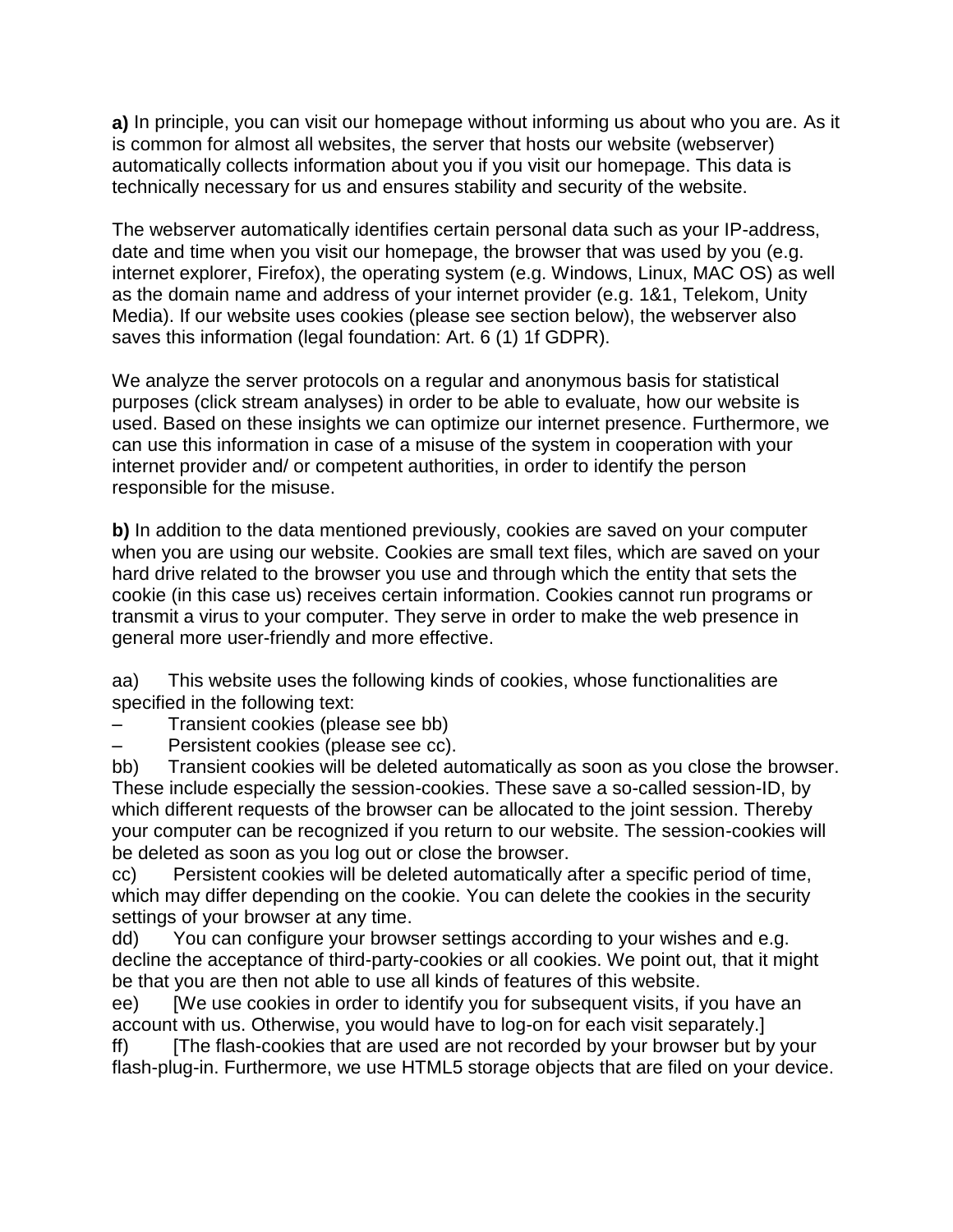These objects save the relevant data independent of the browser you use and do not have any automatic expiry date. If you do not wish any processing of the flash-cookies, you need to install a certain add-on, e.g. "Better Privacy" for Mozilla Firefox (https://addons.mozilla.org/de/firefox/addon/betterprivacy/) or the "Adobe-flash-killercookie" for Google Chrome. You can circumvent the use of HTML5 storage objects by using the private mode in your browser. Furthermore, we recommend to periodically delete the cookies and your browser history.]

**c)** Cookies of third parties on our websites

We allow third parties to place cookies for this website on your computer.

*Alternative 1:* (1) This website uses Google Analytics, a web analysis service of Google Inc. ("Google"). Google Analytics uses cookies, text files that are saved on your computer and that enable an analysis of your use of the website. The information on your use of the website generated by the cookie are normally transferred to and saved on a server of Google based on USA territory. In case of activating the anonymization of the IP on this website, your IP-address will be abbreviated by Google within European Union member state territory or other states of the agreement on the European Economic Area. Only in exceptional cases, the complete IP-address will be transferred to a server of Google on US territory and abbreviated there. On behalf of the website operator, Google will use this information in order to analyze your use of the website, to generate reports on the website-activities and to provide further services to the website operator related to the use of the website and the internet.

(2) The IP-address that was transferred by your browser in the context of Google Analytics will not be merged with other data of Google.

(3) You can circumvent the saving of cookies by configuring the browser settings; we point out, that you might then not be able to use all kinds of features of this website. Furthermore, you can circumvent the recording of your personal data (incl. IP-address) by the cookie as well as the transfer to and processing by Google by downloading and installing the following browser plug-in: http://tools.google.com/dlpage/gaoptout?hl=de.

(4) This website uses Google Analytics with the extension  $\mu$  anonymizelp()". Thereby IP-addresses are further processed in an abbreviated way, relating that information to individual persons can be excluded by that. As far as there is a relation to you as an individual person in the data you provided, this relation will be barred immediately and the personal data thereby automatically deleted.

(5) We use Google Analytics in order to analyze and optimize the use of our website. By using the statistics, we can optimize our services and design our website to be more interesting for you as a user. In those exceptional cases, when personal data is transferred to the USA, Google acts under the EU-US Privacy Shield.

https://www.privacyshield.gov/EU-US-Framework. The legal foundation for the use of Google Analytics is Art. 6 (1) 1 lit. f GDPR.

(6) Third party information: Google Dublin, Google Ireland Ltd., Gordon House, Barrow Street, Dublin 4, Ireland, Fax: +353 (1) 436 1001. Terms of service: https://www.google.com/analytics/terms/us.html, information on data protection: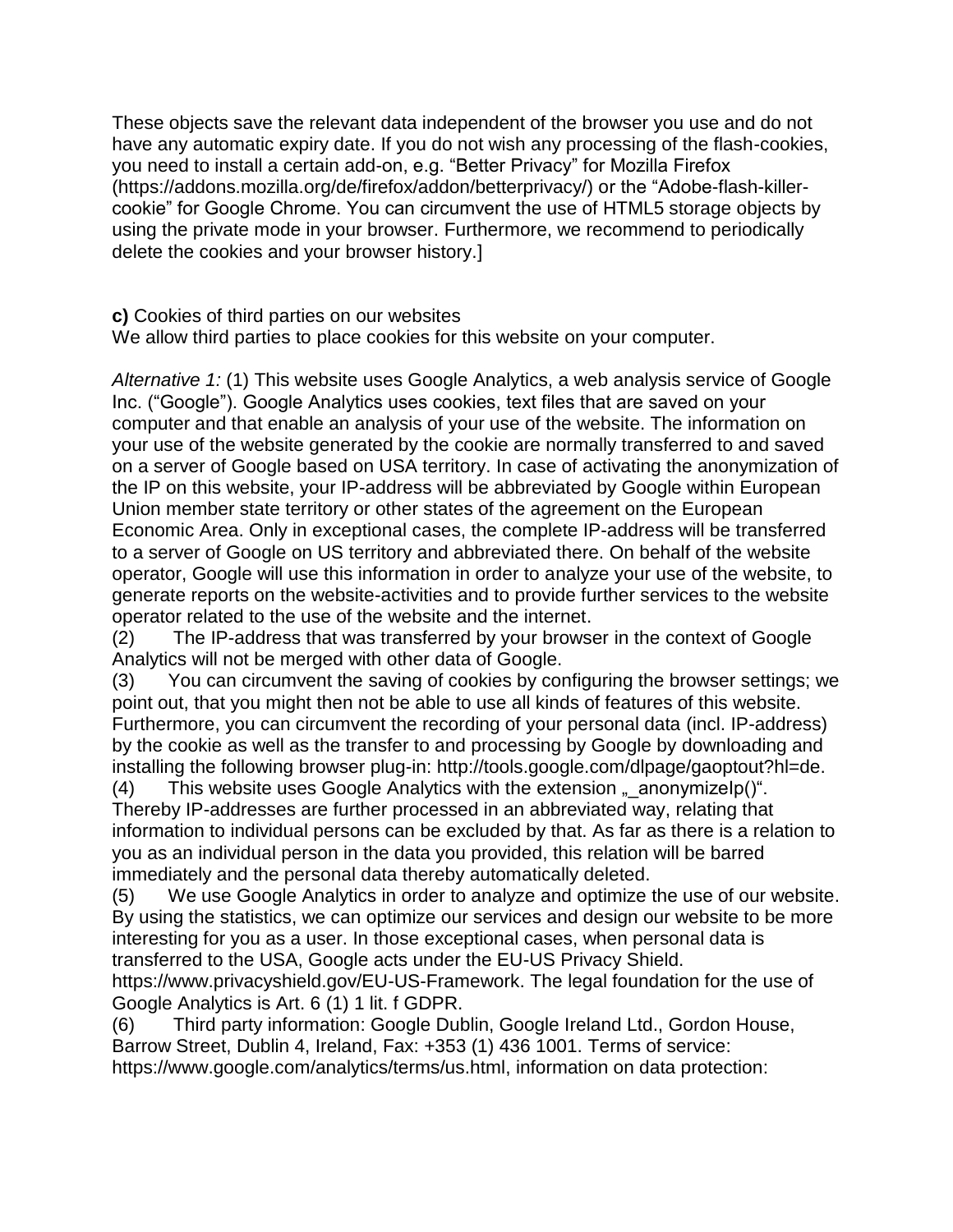https://support.google.com/analytics/answer/6004245?hl=en, as well as the privacy statement: http://www.google.de/intl/en/policies/privacy/.

[(7) Additionally, this website uses Google Analytics for an analysis of flow of visitors on multiple devices. This analysis is carried out by using a user-ID. In your customer account, you can deactivate the analysis of your use on multiple devices.]

*Alternative 2:* (1) This website uses the web analysis service Piwik in order to analyze and optimize the use of our website. By using the resulting statistics, we can optimize our services and design our website to be more interesting for you as a user. The legal foundation for the use of Piwik is Art. 6 (1) 1 lit. f GDPR.

(2) For this analysis, cookies (see section 3) are saved on your computer. The information collected by this means is saved by the responsible entity on its server. This analysis can be stopped by deleting cookies and the prevention of the saving of cookies. If you prevent the save of cookies, we point out, that it might be that you are then not able to use all kinds of features of this website. Prevention of saving cookies is possible by adjusting the browser settings. Prevention of the use of Piwik is possible by deleting the check in the checkbox and de-activate the opt-out-plug-in: [Piwik iFrame].

(3) This website uses Piwik with the extension "AnonymizelP". Thereby IPaddresses are further processed in an abbreviated way, relating that information to individual persons can be excluded by that. The IP-address that was transferred by your browser via Piwik will not be matched with other data processed by us.

(4) Piwik is an open-source-project. Information from the third party concerning data protection can be found here: [http://piwik.org/privacy/policy.](http://piwik.org/privacy/policy)

#### **d)** Use of social-media-plug-ins

(1) Currently, we use the following social-media-plug-ins: [Facebook, Google+, Twitter, Xing, T3N, LinkedIn, Flattr]. We use the so-called two-click-solution. This means, if you visit our website, in general, we do not initially transfer any personal data to the providers of the plug-ins. You can identify the provider of the plug-in by the marking above the initial letter or the logo. We offer the possibility to communicate directly with the plug-in provider via the button. By clicking on the button and thereby activate it; the plug-in provider receives the information, that you have visited the respective website of our online-offers. In addition, the data described under section 3 are transferred. In case of Facebook and Xing, according to information provided by them the IP-addresses is anonymized immediately after the collection. By activating the plug-in, your personal data is transferred to the respective plug-in-provider and saved there (for US-American providers: in the USA). As the plug-in-provider collects the data mainly by using cookies, we recommend to delete all cookies in your browser settings before clicking on the greyed out box.

(2) We neither have influence on the collected data and data processing processes, nor are the full extent of the collection, the purposes of the processing and the storage periods known to us. We also have no information regarding the deletion of the collected data by the plug-in provider.

(3) The plug-in-provider saves your personal data as user profiles and uses them for the purposes of advertisements, market research and/or the needs-oriented design of its website. Such an analysis takes place especially (even for users that are not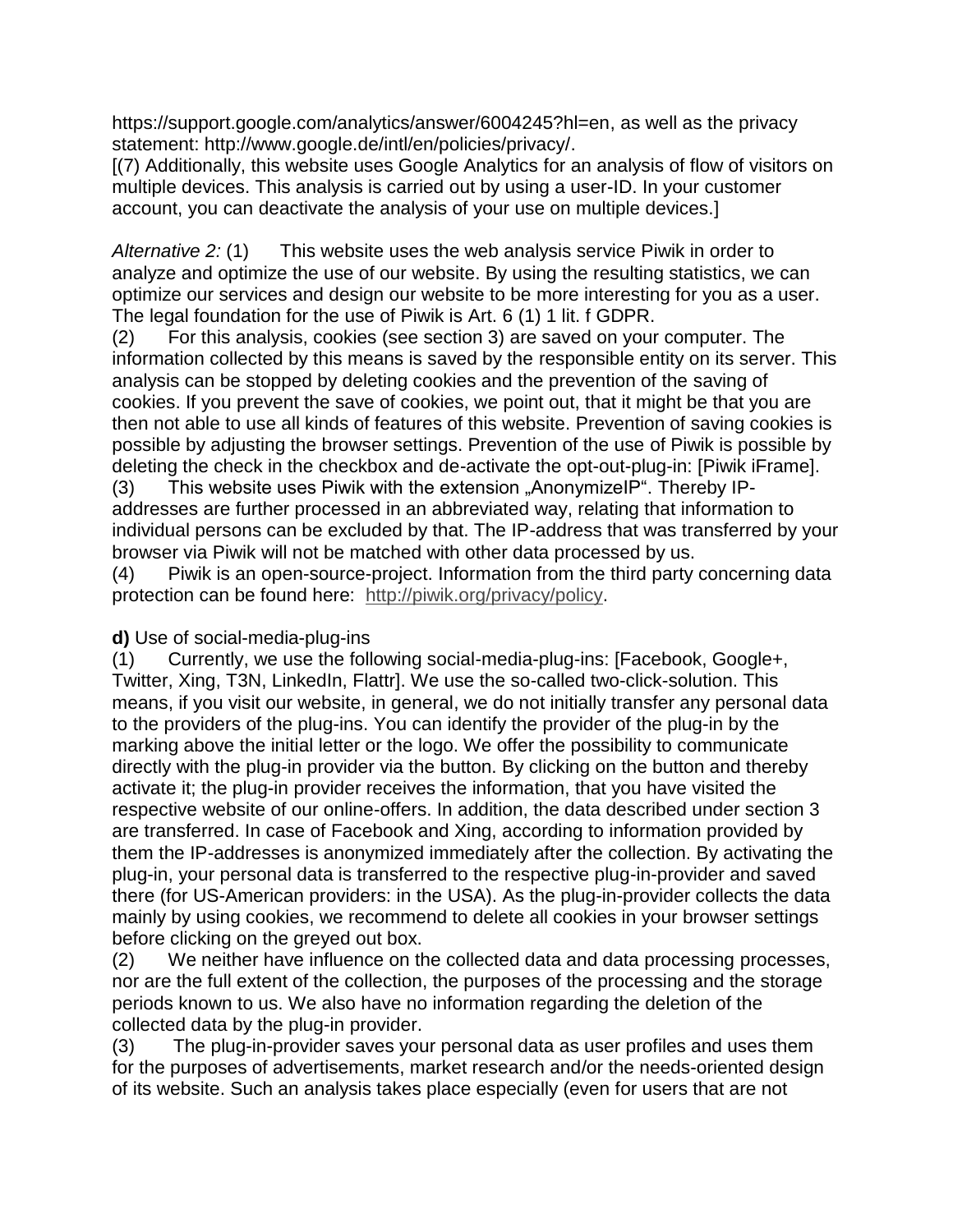logged-in) for presentation of user-oriented advertisements and to inform other users of the social network about your activities on the website. You have the right to object to the creation of such user profiles, for the exercise of which you need to contact the respective plug-in provider. Via these plug-ins, we offer you the opportunity to interact with social media and other users, in order to be able to improve our offers and for designing them more interesting. Legal foundation for the use of the plug-ins is Art. 6 (1) 1 f) GDPR.

(4) The transfer of the data takes place irrespective of if you have an account at the plug-in provider and are logged-in or not. If you are logged-in at a plug-in provider, the data collected at our website will be connected to the account of the plug-in provider. If you click on the activated button and e.g. link this page, the plug-in provider also saves this information in your user account and publicly shares it with your contacts. We recommend to log-out on a regular basis after using social media, especially before activating the button, as you can thereby prevent a mapping to your profile at the plug-in provider.

(5) Further information on the purpose of the data collection and its processing by the plug-in provider can be found in the privacy statements of these providers. There you can also get more information about your rights and possibilities to protect your privacy by adjusting the user settings.

(6) Addresses of the plug-in providers and Link to their privacy statements

a) [Facebook Inc., 1601 S California Ave, Palo Alto, California 94304, USA; https://en-gb.facebook.com/policy.php; further information on the data collection: https://en-gb.facebook.com/help/186325668085084,

http://www.facebook.com/about/privacy/your-info-on-other#applications as well as http://www.facebook.com/about/privacy/your-info#everyoneinfo. Facebook acts under the EU-US-Privacy-Shield, https://www.privacyshield.gov/EU-US-Framework.

b) Google Inc., 1600 Amphitheater Parkway, Mountainview, California 94043, USA; https://www.google.com/policies/privacy/partners/?hl=de. Google acts under the EU-US-Privacy-Shield, https://www.privacyshield.gov/EU-US-Framework.

c) Twitter, Inc., 1355 Market St, Suite 900o, San Francisco, California 94103, USA; https://twitter.com/en/privacy. Twitter acts under the EU-US-Privacy-Shield, https://www.privacyshield.gov/EU-US-Framework.

d) Xing AG, Gänsemarkt 43, 20354 Hamburg, DE; http://www.xing.com/privacy.

e) T3N, yeebase media GmbH, Kriegerstr. 40, 30161 Hannover, Deutschland; https://t3n.de/store/page/datenschutz.

f) LinkedIn Corporation, 2029 Stierlin Court, Mountain View, California 94043, USA; https://www.linkedin.com/legal/privacy-policy. LinkedIn acts under the EU-US-Privacy-Shield, https://www.privacyshield.gov/EU-US-Framework.

g) Flattr Network Ltd. seated on 2 nd Floor, White bear yard 114A, Clerkenwell Road, London, Middlesex, England, EC1R 5DF, UK; https://flattr. com/privacy.]

**e)** Integration of YouTube-Videos

(1) We have included YouTube-videos in our online offer, which are saved on http://www.YouTube.com and which can be played directly from our website. [These are integrated in the "extended privacy mode", this means that no personal user data is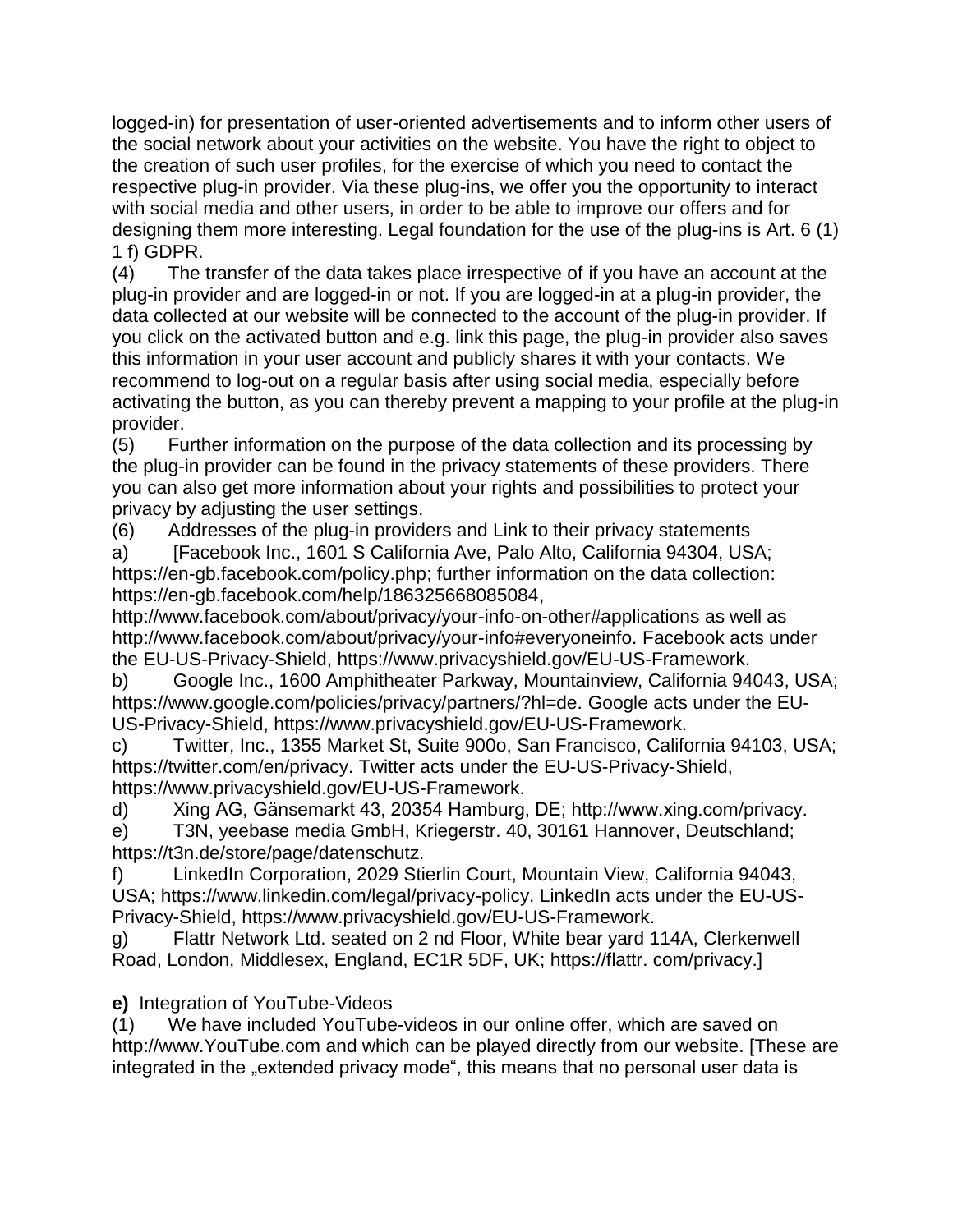transferred to YouTube if you do not play the videos. Only when you play the videos, the data mentioned in (2) is transferred. We have no influence on this data transfer.]

(2) By visiting the website, YouTube receives information, that you have visited the respective sub-site of our website. In addition, the data named in section 3 is transferred. This takes place independent if YouTube offers a user account, where you are already logged-in or if no user account exists. If you are logged-on at Google, your data is directly matched with your account. If you do not wish the matching with your profile at YouTube, you need to log-out before using the button. YouTube saves your data as user profiles and uses them for purposes of advertisements, market research and/or user-oriented design of its website. Such an analysis takes place especially (even for users that are not logged-in) for showing user-oriented advertisements and in order to inform other users of the social network on your activities on our website. You have the right to object regarding the creation of such user profiles. For the execution of this right, you need to contact YouTube.

(3) Further information on the purpose and scope of the data collection and processing by YouTube can be found in the privacy statement. There you can also find further information on your rights and possibility to change the settings to protect your privacy: https://www.google.de/intl/en/policies/privacy/. Google processes your personal data also on US territory and acts under the EU-US-Privacy-Shield, [https://www.privacyshield.gov/EU-US-Framework.](https://www.privacyshield.gov/EU-US-Framework)

# **f)** Integration of Google Maps

(1) On this website, we use the services of Google Maps. Thereby we can directly show interactive maps on our website and allow the comfortable use of the maps. (2) By visiting the website, Google receives the information, that you have visited the respective sub-site of our website. In addition, the data named under section 3 is transferred. This takes place irrespective of if Google offers a user account, where you are logged-in or if no user account exists. If you are logged-on at Google, your data is directly matched with your account. If you do not wish the matching with your profile at Google, you need to log-out before using the button. Google saves the data as user profiles and uses the data for the purposes of advertisements, market research and/or user-oriented design of its website. Such an analysis takes place especially (even for users that are not logged-in) for showing user-oriented advertisements and in order to inform other users of the social network on your activities on our website. You have the right to object regarding the creation of such user profiles. For the execution of this right, you need to contact Google.

(3) Further information on the purpose and scope of the data collection and processing by the plug-in provider can be found in the privacy statement of the provider. There you can also find further information on your rights and possibility to change the settings to protect your privacy: https://www.google.de/intl/en/policies/privacy/. Google processes your personal data also on US territory and acts under the EU-US Privacy Shield, [https://www.privacyshield.gov/EU-US-Framework.](https://www.privacyshield.gov/EU-US-Framework)

# **g)** Newsletter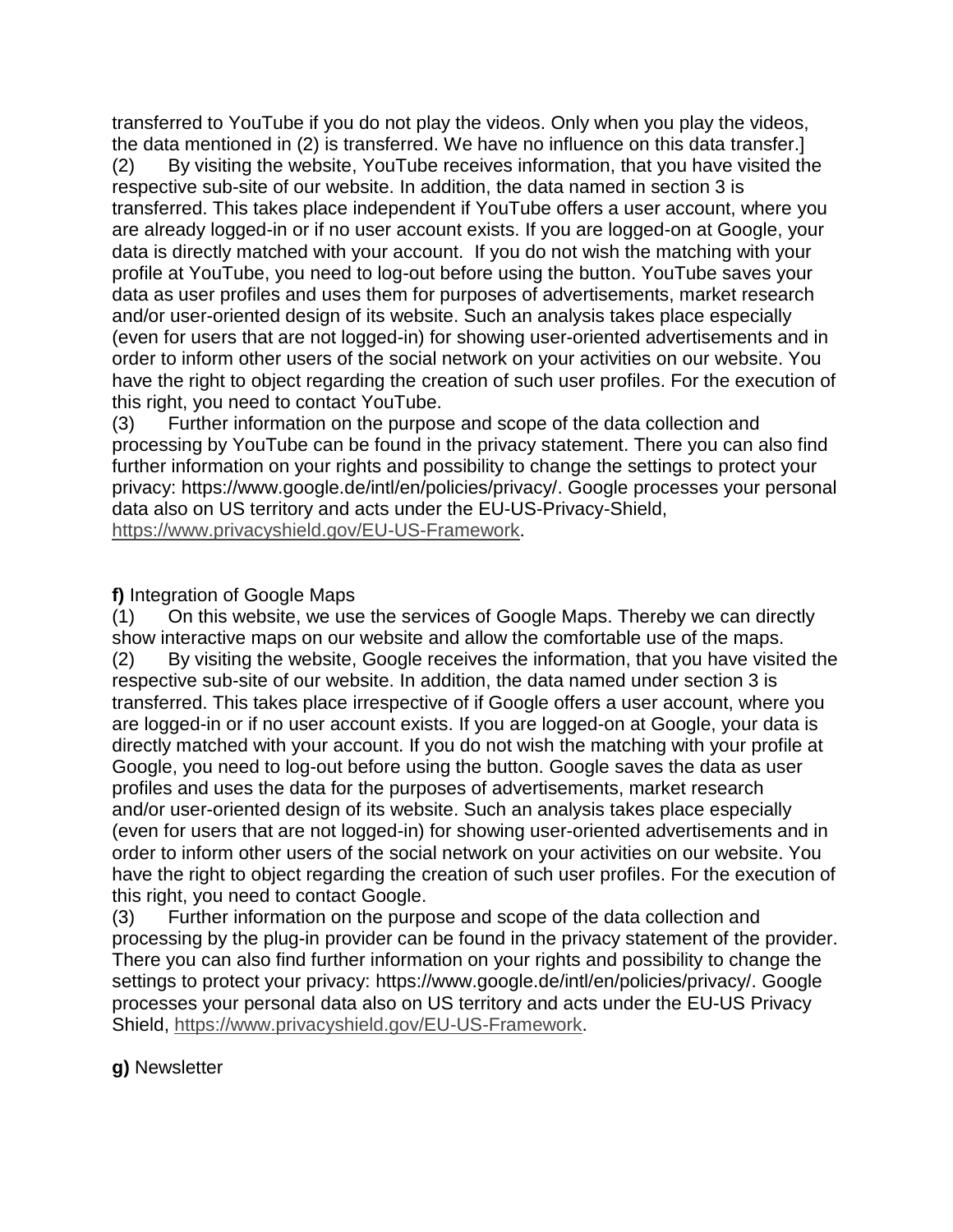The regular STADA newsletter informs about our products and services and contains information on current topics. The STADA newsletter is send to you only in case you actively registered for this service. If you register for our newsletter, the personal data you entered there is processed for the purpose of sending the newsletter. STADA ensures the confidential treatment of your data. If you wish, you can always unsubscribe from the newsletter via different possibilities: direct contact with us.

#### i) Contact

If you contact us by e-mail or a contact form, the personal data provided by you (e-mail, name, and telephone number) will be saved in order to answer your questions. The personal data which was collected for that purpose will be deleted after the saving of the data is not necessary anymore, or we limit the processing, if legal storage periods exist.

The provision of your personal data is no statutory or contractual requirement. This means, you are not obliged to provide us with your personal data.

There is no automated decision-making, which is based solely on automated processing, including profiling, which procures legal effects or similarly significantly affects him or her.

# **4. Storage period**

The maximum storage period is 10 years.

# **5. Location of data processing**

STADA processes your data only within European Union territory.

# **6. Transfer of your personal data**

A transfer of your personal data to third parties other than affiliated companies of STADA does not take place.

# **7. Security measures**

If we are forwarding data according to the outlined services to our service providers, those are – in addition to mandatory legal provisions – bound by separate privacy agreements with us.

We are using security measures that we are continually optimizing according to technical and legal developments, in order to make sure that your data is protected from (accidental or intentional) manipulative treatment, loss, destruction or access by unauthorized third parties.